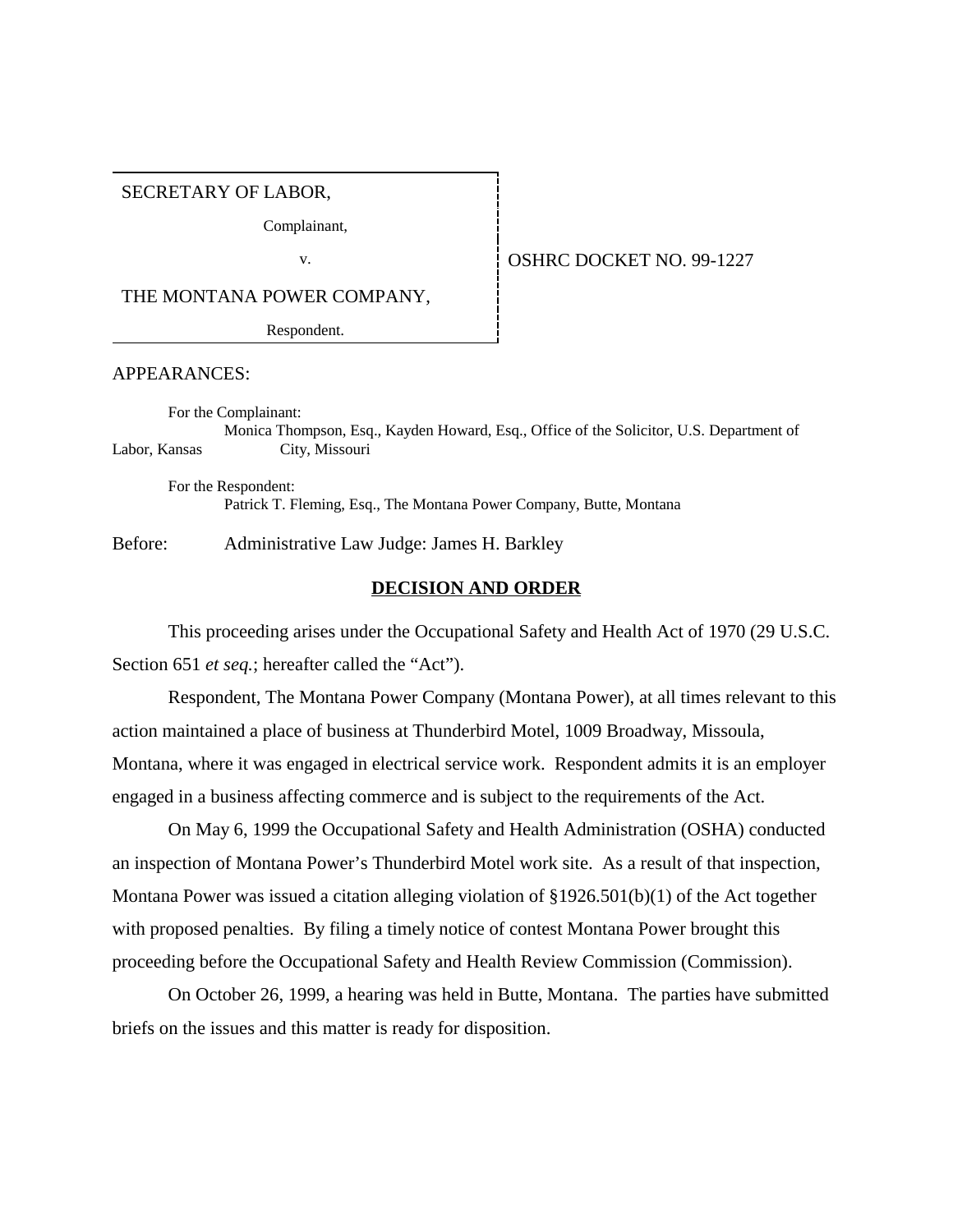## **Alleged Violations**

Serious citation 1, item 1 alleges:

29 CFR 1926.501(b)(1): Each employee on a walking/working surface (horizontal and vertical surface) with an unprotected side or edge which is 6 feet (1.8m) or more above a lower level was not protected from falling by the use of guardrail systems, safety net systems, or personal fall arrest systems;

(a) Thunderbird Motel, Missoula, Mt: Employee exposed to a fall of approximately 22 feet to the ground below on the east side of the motel.

## *Facts*

Compliance Officer (CO) Trina Mailloux testified that on May 6, 1999 she observed, and videotaped two of Montana Power's employees working at the Thunderbird Motel site (Tr. 23- 25; Exh. C-1). One of the employees, Randy Heinrich, was in an aerial lift basket and appeared to be tied off; the other employee, Randy Iverson, was standing approximately a foot to 18 inches from the roof edge facing right, and was exposed to a fall hazard of approximately 22 feet (Tr. 23-24, 29-30, 65, 67; *see also,* testimony of Randy Iverson at Tr. 88). By the time Mailloux began videotaping, Iverson was kneeling; he worked kneeling for the entire time Mailloux taped, two to three minutes (Tr. 25, 27; Exh. C-1). Iverson was wearing a harness but had no lanyard attached (Tr. 26).

Montana Power does not dispute CO Mailloux' account.

Iverson stated that Montana Power was at the Thunderbird Motel to upgrade the transformer bank on the pole outside, and the service wires going into the Motel (Tr. 75). Iverson himself was to barricade the live 1700 and 12,000 volt wires, hang the transformers, and run the service wires from the transformer to the building (Tr. 75-76). The service wires were then to be connected to wires coming out of four "masts," or pipes running up the side of the building by means of an aluminum block connector (Tr. 75, 78, 103; Exh. R-5).

Iverson testified that each of the four masts at the Thunderbird had a weather hood, or head, *i.e.* a cap to keep rain and snow from getting down the pipe. Normally, the weather hoods face outwards to allow the wires to be accessed, but in this case, they had been turned  $180^{\circ}$ , so that they faced the interior of the roof (Tr. 78-80, 100; Exh. R-5). Iverson stated that, although there was no tension on the wires, it was infeasible to reach around the weather heads from inside the bucket (Tr. 81-82, 103-04). The only way to attach the wires coming from the mast to the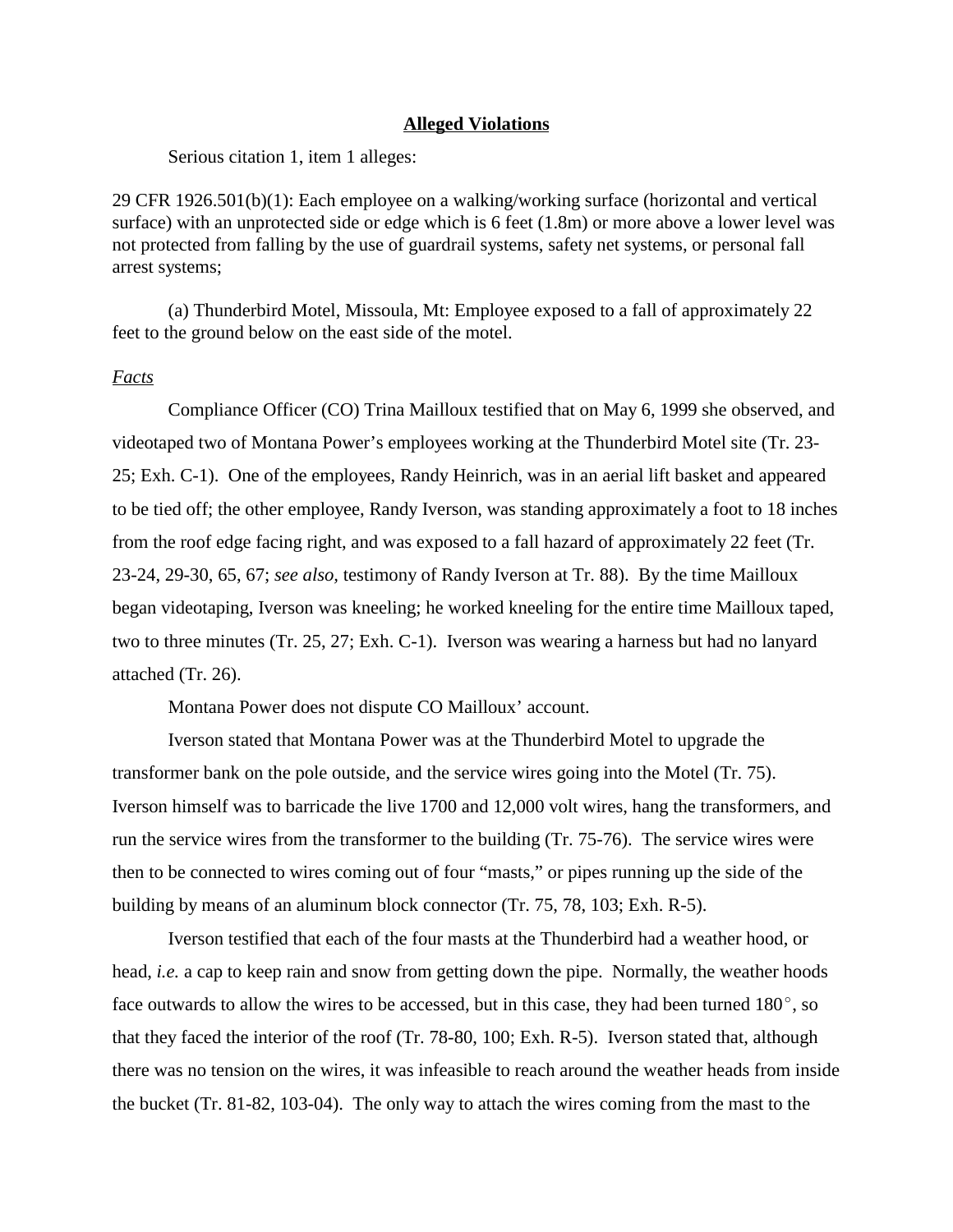service wires, Iverson claimed, was to actually get on the roof and "train," or lead those wires around to the aluminum connector block (Tr. 81, 103).

Iverson testified that he had, the previous day, discussed the possibility of him having to work from the roof with his foreman, but that he made the final decision to work on the roof on May 6 (Tr. 81-82). Iverson stated that he determined that there was no safe place to tie off, and so decided to work without a lanyard (Tr. 85). Iverson stated that he tried to stay behind the mast and guy wires, and to keep the bucket between him and the ground as much as possible (Tr. 87). In addition, Iverson stated that Randy Heinrich watched him as he worked to make sure he was not in danger of falling (Tr. 82). Iverson admitted that there were times when Heinrich had his attention on his own work and was not watching Iverson (Tr. 84).

Iverson stated that they did not ask the building owner if there was somewhere they could tie off (Tr. 90). Iverson testified that it was not their responsibility to remove and turn the weather heads around, and that, because they had the power off, they did not have time to locate the responsible party (Tr. 101-02). The heads could not be turned without completely taking them off and re-threading the wires (Tr. 106).

CO Mailloux believed that there were places to tie off on the roof, *i.e.* pipes and anchors (Tr. 34). CO Mailloux testified that when she observed Iverson, she was directly below him and could see his full body; the basket was approximately a foot to 18 inches in front of Iverson, and would not have protected him from falling (Tr. 32, 58-59). Mailloux further stated that the guy wires were behind Iverson as he worked, and would not have protected him from falling (Tr. 56, 70). Mailloux testified that no one at Montana Power told her that Heinrich was supposed to be acting as a safety monitor at the time of the inspection (Tr. 68). Mailloux stated that, in any event, Heinrich was engaged in other duties, *i.e.*, connecting the other end of the service lines, at the time when he was ostensibly acting as monitor (Tr. 68).

### *Discussion*

The cited standard requires:

(b)(1) *Unprotected sides and edges.* Each employee on a walking/working surface (horizontal and vertical surface) with an unprotected side or edge which is 6 feet (1.8 m) or more above a lower level shall be protected from falling by the use of guardrail systems, safety net systems, or personal fall arrest systems.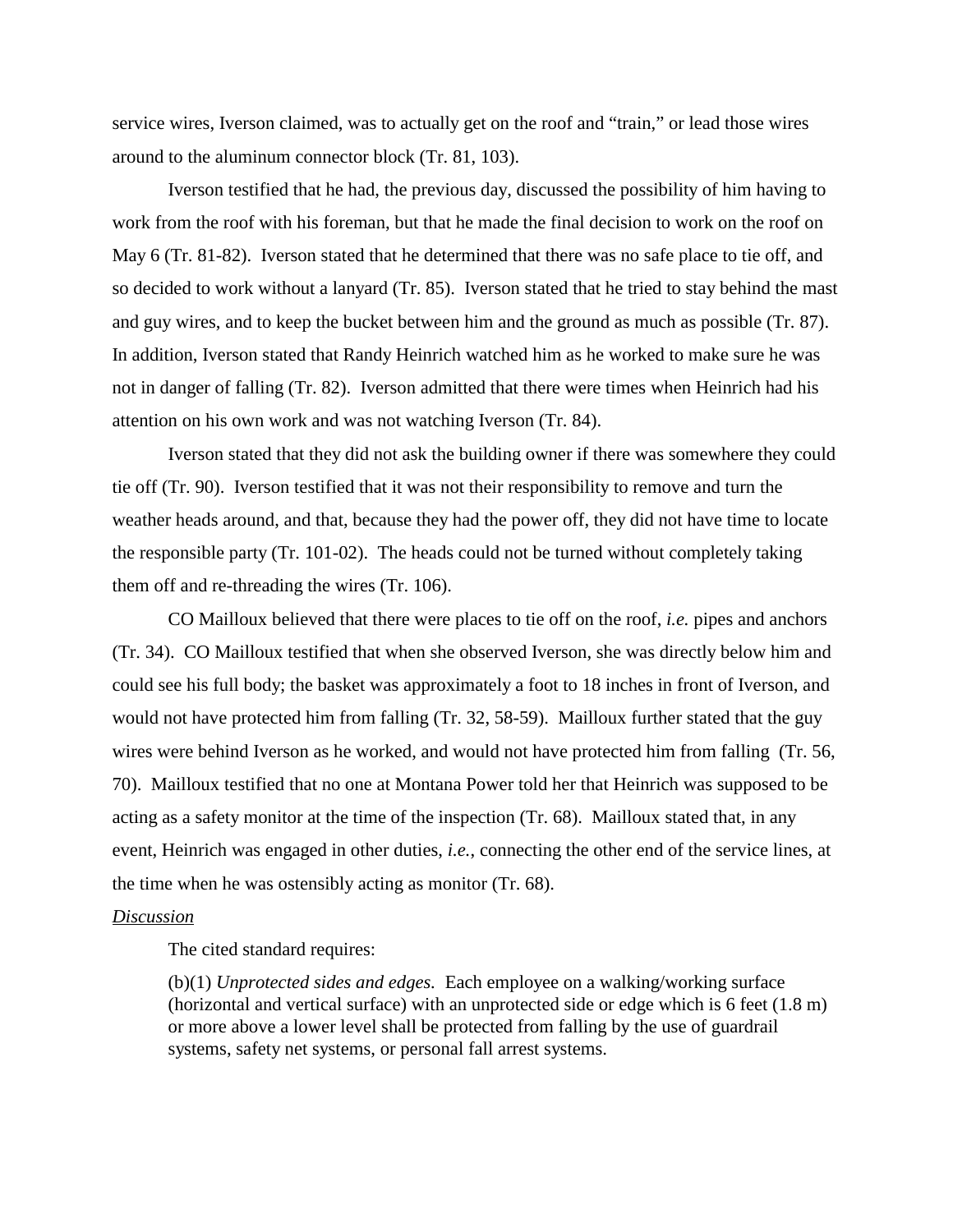Montana Power admits that its employee, Iverson, was working on a roof with unprotected sides. There was no guardrail, or safety net, and Iverson was not using his personal fall arrest system. Montana maintains, however, that "the record clearly establishes that compliance with the OSHA standard requiring conventional fall protection was impossible to meet, and strict conformance to OSHA standards would have prevented the performance of the required work." (Respondent's post-hearing brief, p. 4).

This judge does not agree. An employer seeking to be excused from implementing a cited standard's abatement measure on the basis of infeasibility has the burden of proving that 1) the means of compliance prescribed by the applicable standard would have been infeasible, in that (a) its implementation would have been technologically or economically infeasible or (b) necessary work operations would have been technologically or economically infeasible after its implementation, and (2) either (a) alternative methods of protection were used or (b) there were no feasible alternative means of protection. *Gregory & Cook, Inc.,* 17 BNA OSHC 1189, 1190, 1993-95 CCH OSHD ¶30,757, p. 42,734 (No. 92-1891, 1995). In this case, Montana has attempted to show that it was infeasible for its employee, Iverson, to perform his assigned work from Montana's aerial bucket. Because the cited standard applies only to the walking/working surface of the roof, however, it becomes applicable to Montana's working conditions only *after* Iverson climbed out of the bucket onto that roof. Whether it was necessary for him to do so is immaterial to the citation.<sup>1</sup> The relevant inquiry is whether, once it was determined that Iverson would work from the roof, it was infeasible to implement one of the methods of fall protection prescribed by the standard.

Montana and the Secretary introduced the testimony of Iverson and Mailloux, respectively, who offered their opinions as to the availability of anchorages for Iverson to tie off to. No evidence was introduced addressing the feasibility of guardrails and/or safety nets. Based on the insufficiency of the record, this judge must find that Montana failed to carry its burden of proving the infeasibility of compliance.

<sup>&</sup>lt;sup>1</sup> Having viewed the videotape, however, this judge cannot agree that it would have been impossible for Iverson to perform his duties from the aerial bucket. Though it was undoubtedly easier for Iverson to lead the wires around from the roof side, the lines were in reach and there was, as Iverson admitted, no tension on the lines. After the OSHA inspection, the remainder of the work was completed from inside the aerial lift (Tr. 33, 105). Based on this record, this judge cannot credit Montana's contention that Iverson's presence on the roof was necessary.